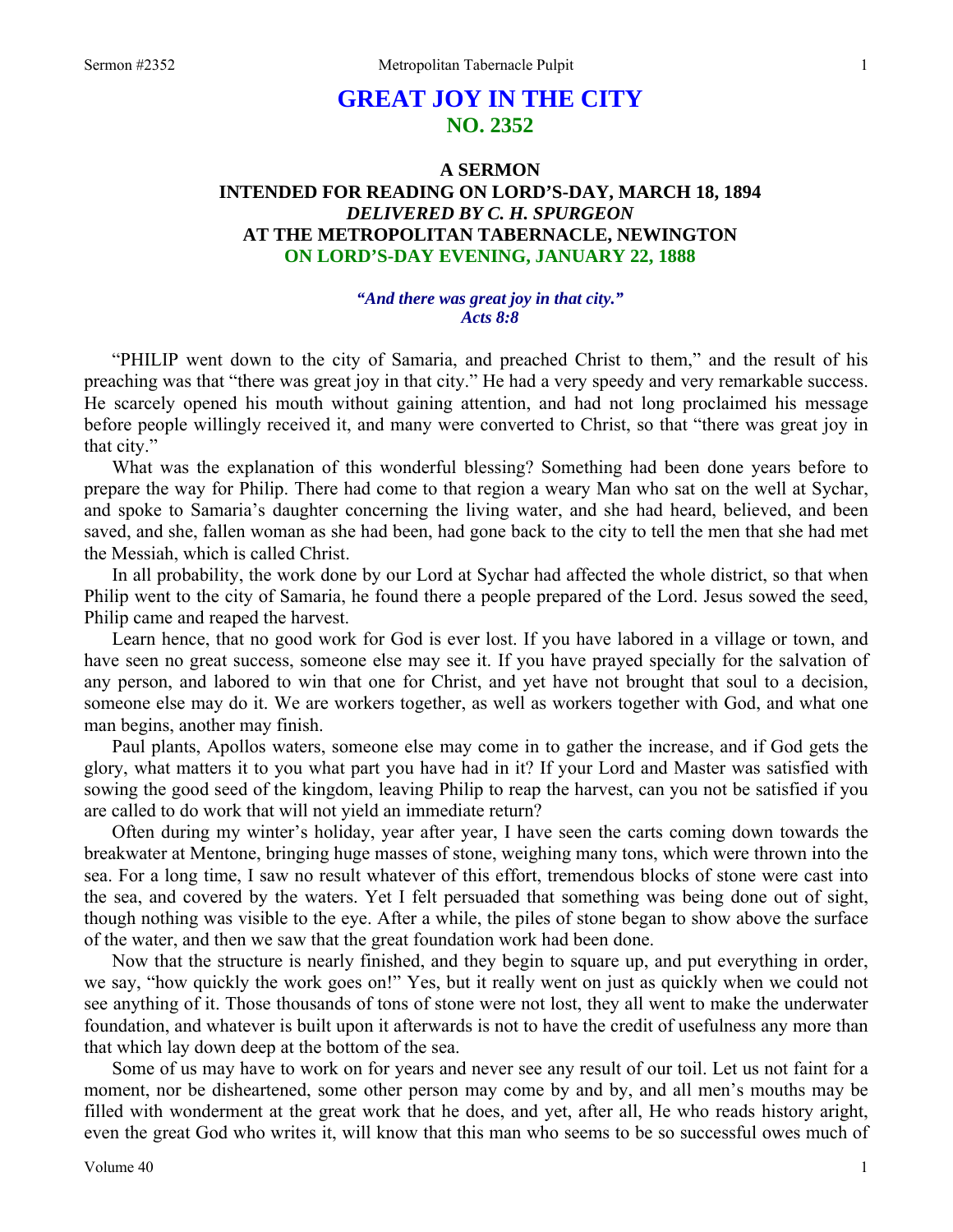his usefulness to the work of other persons who labored before him. We cannot tell how much the Master's own service prepared the way for Philip's success when he went down to Samaria.

And I believe that in this great London, we shall see better and brighter days than these, because of all the work that has been done here in years gone by. Do not tell me that the preaching at Paul's Cross, by men who became martyrs for the faith, were lost efforts. I do not believe that those declarations of the Word of God in Smithfield, by men who were burnt there for their fidelity to Christ, will ever be lost. Let us not imagine that the glorious testimony for Christ of the long succession of Puritanic preachers, who occupied yonder churches across the water, will ever be lost.

Neither shall it be that the witnessing in later times of John Newton, and Romaine, and Whitefield, and the other faithful preachers of the Gospel, shall be in vain, and that all they did shall be lost. No, London may at this time be far from what we want it to be, but as surely as the labors of the Christ were not lost, so the seed sown by those who came and labored for Him and have now gone to their reward, shall spring up and bring forth fruit on some happier and sunnier day than this. When, perhaps, some of us shall sleep with our fathers, there shall come a day when there shall be great joy in this city as the direct result of our service for our Lord.

In Cromwell's time, if you had walked down Cheapside at a certain hour of the morning, it is said that you would have seen every blind drawn down, because in every house there was family prayer, and at that hour every morning, you might have gone from window to window, and have heard the singing of a psalm at almost every merchant's house in the city. It is not so now, but it may be so again. Let us have faith in that seed which lies still in the ground, it only needs someone to turn it up, and it shall germinate and grow to the praise and glory of God.

That is a long preface you will say, for me to have, well, put up with it for once, and let us now come to the text, "There was great joy in that city."

**I.** And first, it was A JOY BORN OF A GREAT SORROW.

Usually that is the best kind of joy. Joys of that sort are like Jabez, who was more honorable than his brethren, and his mother called his name Jabez, that is, sorrowful, because she bore him with sorrow. The good which comes to us through that which is apparently an evil, is usually the best of all good things.

Now, the great sorrow out of which this joy in Samaria came was this. There had been *persecution* in Jerusalem, terrible persecution, Saul and other enemies of the truth were making havoc in the church. Good men were taken to prison, excellent Christian sisters were shut up in jail as evildoers, some were cruelly treated, numbers were put to death. Thank God, we do not know, in the real sense, what persecution is, for they cannot do much to us nowadays, except expose us to the trial of cruel mockery, and there is not much in that to hurt us, but in Jerusalem the church of God had to bear fierce persecution. Yet it was that persecution that made the disciples go abroad everywhere preaching the Word.

The second sorrow that they had was *scattering,* for it is a great grief to people who have lived together in holy communion to be divided, for families to be broken up, for good men who used to meet at the same place for prayer, to be able no more to see one another's faces. Men naturally cling to their homes, but those good folk had to flee from their homes, and go wherever they could, to escape from the edge of the sword. But it was through this scattering that the blessing reached Samaria.

Worse than that, *death* itself came into the church at Jerusalem. Besides others who were put to death, Stephen, the first martyr, fell a victim to the persecutors' rage. He was a good man and true, a worthy leader of the host of God, he died a dreadful death, but through the scattering that followed his death, Philip was made to go down to Samaria and so, "There was great joy in that city."

Sometimes, dear friends, it is a blessing to a church to have a great trial. I am persuaded that it is a good thing for some men to have to encounter a great difficulty. I confess that I owe almost everything to the forge, the fire, the file, and the hammer. How little good we get out of our sweets, and how much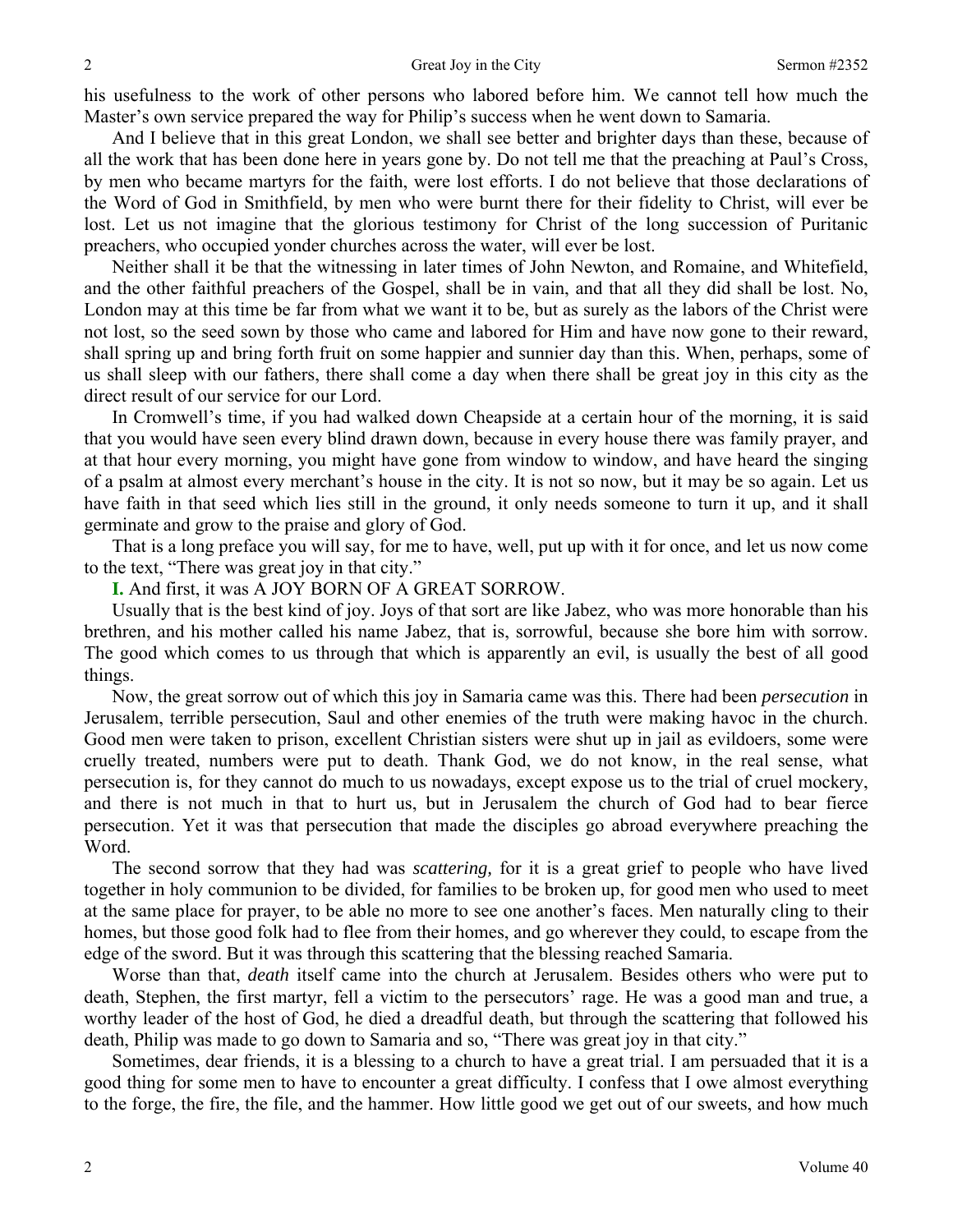we extract from our bitters! This church at Jerusalem, by sore travail, became the mother of the saints in Samaria, and it was not without hard trials and dire struggles that she became thus useful to others.

I want this church at this time, to feel that it is called upon by God to arouse itself before any very great and overwhelming trial comes. Let us begin to feel for the vast city in which we dwell, and if any of you are under the pressure of the present distress, or if you are tried by the loss of some dear one at home, just as these trials worked on the whole church at Jerusalem, so let them work in their measure upon you, stirring you up to seek the souls of men and to bring others to know and love our Lord Jesus Christ.

Oh, that there were such a heart in the thousands of our church members that everyone desired the conversion of his neighbor! Oh, that we began to feel an inward anguish for those about us who are perishing through sheer indifference, perishing while the glorious Gospel is proclaimed so near to them! Oh, that the great sorrow that some of us have had to bear of late might become the mother of a great joy to many others! It was so in Philip's day, there was much joy in Samaria because there had been much grief in Jerusalem.

**II.** But now, secondly, IT WAS A JOY OCCASIONED BY ONE MAN'S PREACHING, "there was great joy in that city." It was one man's preaching that caused it. Philip went down to Samaria, and preached Christ, and the great joy was the result of his preaching.

Notice who it was that preached, it was *Philip*. Now Philip was a Jew, and he might have said perhaps he did say—that he was a very unlikely person to succeed in Samaria, for the Jews had no dealings with the Samaritans, and the Samaritans did not care to have any dealings with the Jews. They were nations remarkably like one another, and yet strongly antagonistic to one another. They could not bear each other, and yet you see, it was the preaching of a Jew that was blessed to the people of Samaria.

Never you say again, dear friend, "I must not go there, I am not a proper person for that place." How do you know? The most unlikely person in the esteem of men may be the very person who is the special choice of God. Jew or no Jew, Philip is sent to preach the Gospel, and to preach it to every creature, and therefore he goes to Samaria. It must have seemed strange to him that this door of utterance was opened to him, that he was welcomed by the Samaritans who were so hostile to the Jews.

I say again, dear friends, never let us keep back from trying to do good anywhere and everywhere, and never let any one of us say of any people, "I could not speak to them." Why not? Go and try. "They are too cultured," says one. Cultured people are often impressed by natural, wild bird notes. "Oh, they are too ignorant," says another. It may be your ignorance that makes you think so, but do not, because you have been better educated than they, be so proud as to disdain to speak to them, for if so, it will prove that you are not very well educated yet, and need a great deal more of the right kind of training. "Oh, but I know that my profession and my trade, and so on, are against me!" Never mind what is against you, go and do your duty, and God will bless you.

The next thing about Philip was that he was not a regular minister. He was one of the seven deacons chosen by the apostles and by the church at Jerusalem to look after the poor members, that the apostles might be able to give their whole attention to the ministry of the Word and to prayer. Yes, but then anybody may preach the Gospel, anybody who can preach ought to preach, and instead of its being the business of a few select gentlemen to go and preach the Gospel, is it not written, "Let him that heareth say, Come"?

All you who have heard the Gospel should endeavor to tell it to others, and the question of every Christian man should not be, "May I preach the Gospel?"—That you may certainly do—but "Can I preach the Gospel? Have I such power of preaching it that anybody will listen to me? If nobody will listen, it is clear that it is of no use for me to preach, but if I can so speak that others will hear, if I have the gifts, I am bound to use them, and I ought to try to see whether I have the gifts or not, for peradventure I have them and do not know it."

It was Philip the deacon, whose preaching brought joy to this city, therefore, preach away, my brethren, speak in the name of God as best you can on behalf of the Lord Jesus, for in these days there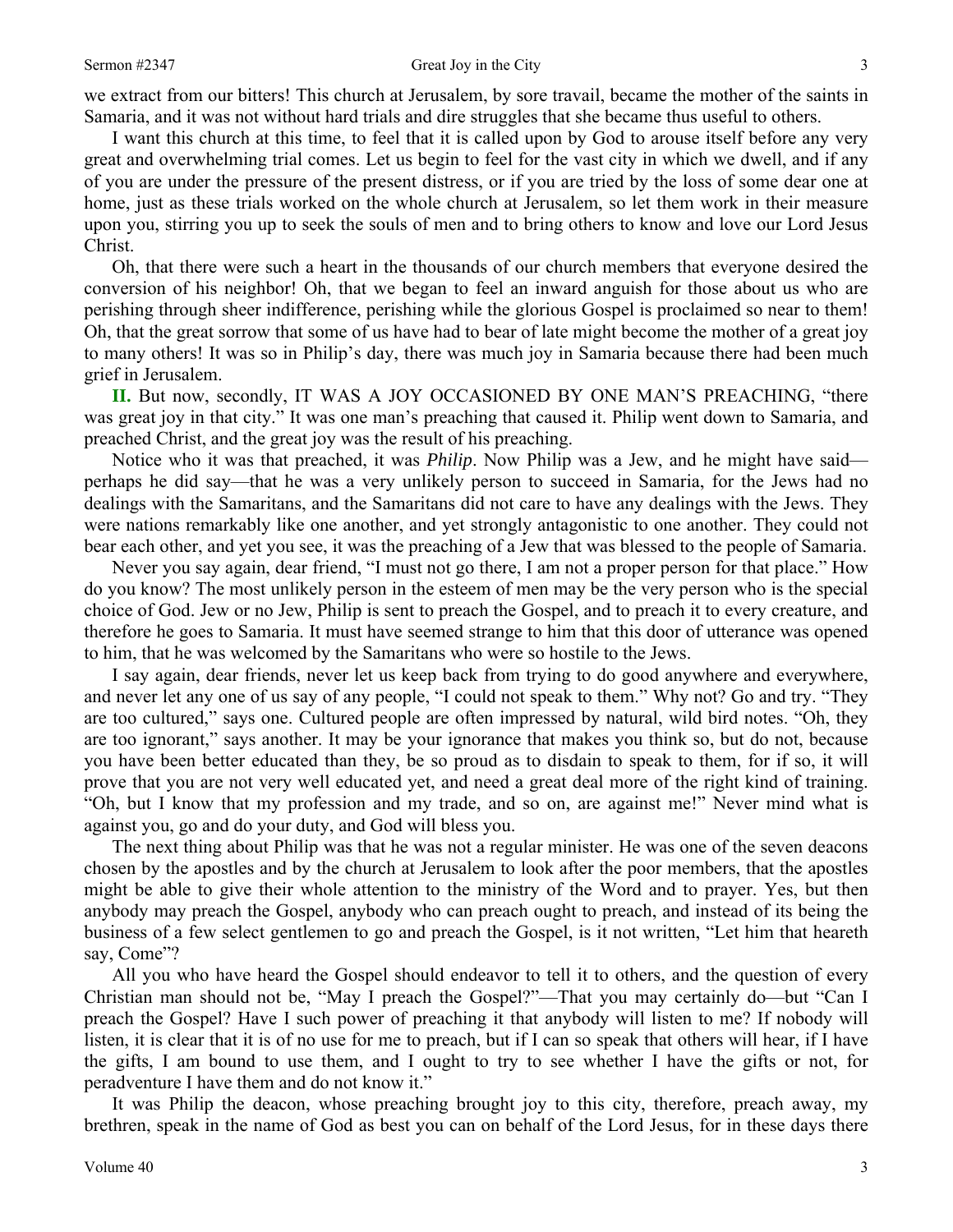are many who are speaking against Him. This is an additional reason why no tongue that can speak a word for Him should remain silent.

But we are also told that this deacon Philip was a man of excellent character. When the deacons were to be chosen, the apostles said to the members of the church at Jerusalem, "Look ye out among you seven men of honest report, full of the Holy Ghost and wisdom, whom we may appoint over this business." Philip was one of the seven, and therefore we know that he was a man of sterling character. That is very essential to the preaching that will make a city glad. He was also a man full of the Holy Ghost, and that is the chief qualification for a preacher of the Gospel.

All the learning in the world is not worth a penny to a man unless he is filled with the Holy Ghost, but where the Spirit of God rests upon any man, He enables the preacher to speak with the power that reaches the heart and the conscience. Without that power, nothing can be done, therefore seek it my brother. When you try to labor for God, do it in the power of the Holy Ghost.

But really, I do not care to say much more about who the preacher in Samaria was, because that does not signify much. I wish that people did not so often take notice of who the preacher is, the principal question is, What is preached?

What did Philip preach? We are not left in doubt about this matter, for we are told that, "Philip went down to the city of Samaria, and *preached Christ* to them." Ay, that is the preaching that brings great joy to a city! "He preached Christ to them." He told them that Jesus of Nazareth, who was born at Bethlehem, and who died on Calvary, is the Son of God, the Messiah, the Sent One, that He is Himself both God and man, and that He has come hither as a messenger of peace from God to man.

Philip preached Christ to them as the one sacrifice for sin, telling them that Jesus died, the Just for the unjust, to bring them to God. He preached to them of the great substitution of Christ for sinners, and of all the grief He bore in the room and place and stead of guilty men, and he bade them believe in this Christ that they might obtain the pardon of all their sins, full justification in the sight of God, and power to become the children of God.

He preached Christ also as their Sanctifier, telling them that Jesus could change their natures, take the stony heart out of their flesh, and give them a heart of flesh, so that they would love that which once they hated, and hate what once they loved. Philip preached Jesus Christ of Nazareth as the great Heartchanger, the true Moral Reformer, the Man who turns things upside down and puts evil where it ought to be, under men's feet, and implants His grace as a reigning power for holiness within their souls.

Thus he preached Christ to them. He did not preach up what they could do, but he preached what Christ had done, and he bade them come and accept the work of Christ, all finished and complete. He bade them quit all other confidences, and come and confide in the Lord Jesus Christ. He did not so much try to preach them to Christ, as to preach Christ to them, and there is a distinction between these two things, though the great end in preaching Christ to a sinner is also to preach the sinner to Christ.

Beloved friends, I delight to preach to you all the doctrines which I find in God's Word, but I desire always to preach the person of Christ above the doctrine, the doctrine is but the chair in which Christ sits as a prophet to instruct us. Christ Himself is still alive, He has risen from the dead, He has gone into heaven, but He is observant of all that is going on here below, He is making intercession for sinners, and if you trust that living Savior, He will save you. Oh, that you would do so! This is the Gospel we have to preach to you, and this it is which, if it be received, will make you glad. It was this that caused great joy in the city of Samaria!

Thus, you see, it was a joy that was born of a great sorrow, and a joy produced by the preaching of one man. You have heard who he was, and what he preached.

**III.** Now thirdly, IT WAS A JOY WHICH HAD ABUNDANT CAUSE, "There was great joy in that city."

First, there was joy in Samaria *because the Gospel was preached there.* If men did but know it, the greatest boon a city can have is to have the Gospel preached in it. Remember the old motto of the city of Glasgow, "Let Glasgow flourish by the preaching of the Word." No city flourishes so well as that which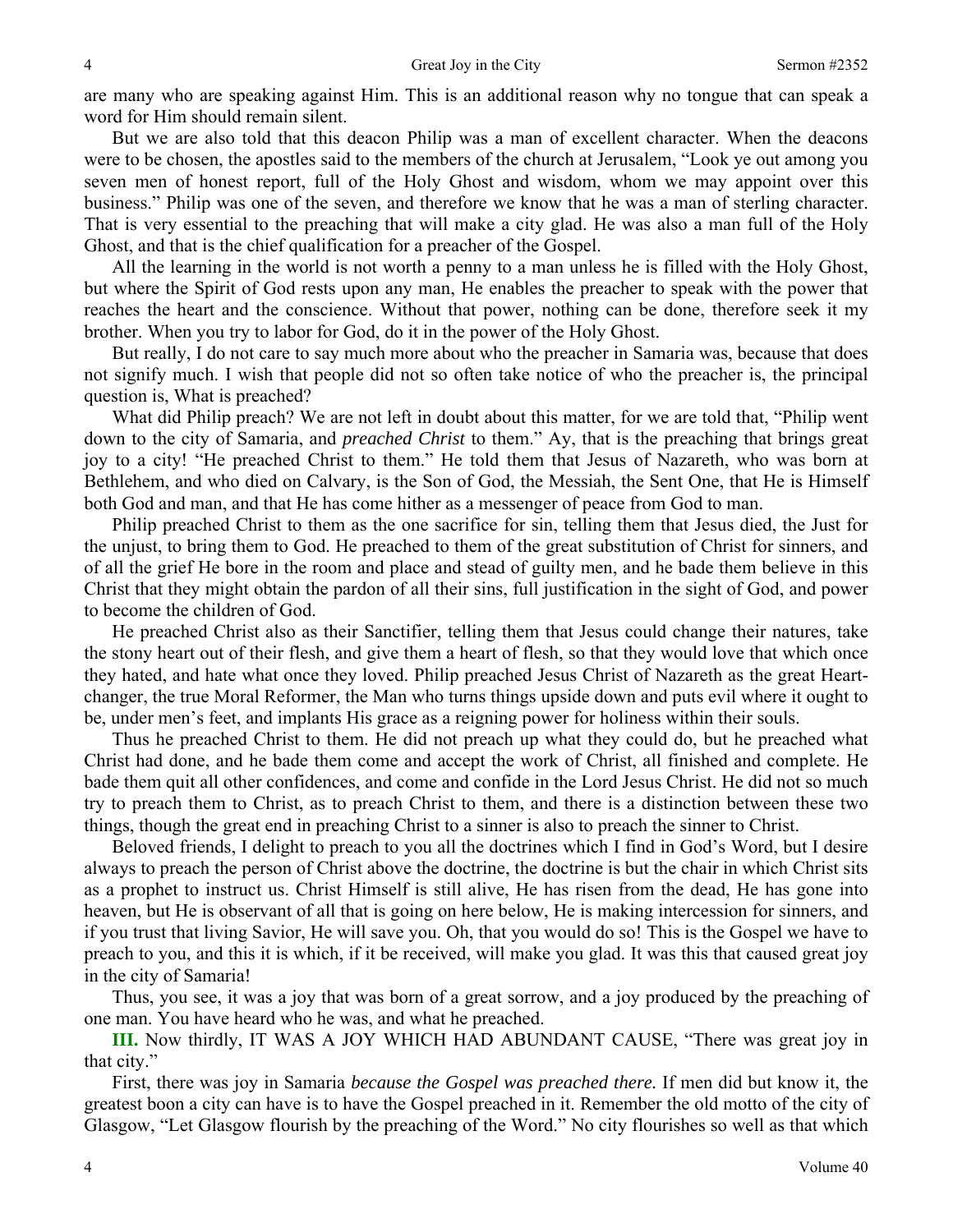has a clear, powerful Gospel bell ringing in the midst of it. It is a famishing city which has not the bread of life, but it is a flourishing city which has the bread of life freely dispensed from the pulpit every Sabbath day by loving hands.

But there was still more joy in Samaria *because there were signs of blessing going with the Gospel.*  Unclean spirits were driven out of those who had been possessed by them, and lame and paralyzed persons were made to walk. We work no such miracles now in the physical world, but we work them in the spiritual realm, out of many men have we seen the evil spirits go as the cup of devils has been abandoned. Filthy blasphemy has been given up, and their speech has been seasoned with salt. Fornication has been forsaken, uncleanness of life has been hated and left, theft and dishonesty of every kind have become detestable.

We have seen these miracles wrought again and again, we have some among us at this time to whom we might say, "And such were some of you, but ye are washed." The Gospel has washed, and cleansed, and changed them, and it is going to do the same for others, for Jesus Christ has come to cast unclean spirits out of those who are possessed by them, and to make some receive divine strength who have hitherto been palsied so far as any holy action is concerned, that they may henceforth run gladly in the ways of God, and give up their whole lives to His service and glory.

Oh, that it might be so with many here tonight! If it be so, there will be great joy in this city.

Once more, there was great joy in Samaria *because so many believed, and were saved.* He that believeth in Jesus Christ is saved. The moment that he believes, his nature is changed, his sins are forgiven, and his heart is renewed. This great work is done in a moment, but it is never undone. The new life commences with the miraculous, regenerating work of the Holy Ghost, and that miracle is of such a character that it continues to thrill throughout the entire man, until at last he is brought safely to heaven made perfectly like the Lord Jesus Christ.

There was also great joy in Samaria *because of the changed lives of those who believed.* When a man is converted, he does not doubt the power of the Gospel that converted him, and when men see the changed lives of well-known sinners, they are made to believe that the Gospel that works such transformations must be true, or if they doubt it, they do so in the teeth of the plainest evidence.

If our preaching does not turn men from drunkenness to sobriety, from thieving to honesty, from unchastity to purity, then our Gospel is not worth a button, but if it does all this, then this shall be the evidence that it comes from God, seeing that in the world, so sorely diseased by sin, it works the wondrous miracle of curing men of these deadly ills.

O my dear friends, what a happy city Samaria was when it was full of men healed, and saved, and converted, and rejoicing in Christ!

**IV.** And this is the point I am trying to reach in concluding my discourse. THIS IS THE JOY WHICH WE DESIRE TO SEE REPEATED IN LONDON, "There was great joy in that city."

We long to have this great joy in London. We want to see *desperate souls made happy*. My friend over yonder, who has been indulging dark thoughts about whether he can manage to live any longer his hand almost feels for the fatal knife—live, poor soul, live! There is hope, there is joy even for you!

Jesus Christ is willing to forgive the chief of sinners, He is ready to renew the most debauched and depraved of men. He is able to make a saint of you, He can at this moment take the burden from your heart, and commence a work in you which shall make you a totally new man. What do you say to this? If you can believe in Jesus, there will begin to be joy in this city, for there will be joy in your heart.

I remember the day when I despaired of finding salvation, when I could not think that my sin would ever be forgiven, but that voice, "Look unto me, and be ye saved, all the ends of the earth," was a word of life and love to my soul, and I would repeat it tonight, to those in this audience who are in the depths of despair. Do not give yourself up, God has not given you up. Do not sign your own death warrant, God has not signed it.

"Come unto me," says Christ, "all ye that labor, and are heavy laden, and I will give you rest." Were you, poor sinful woman, almost hiding away for very shame? Come along with you. Remember what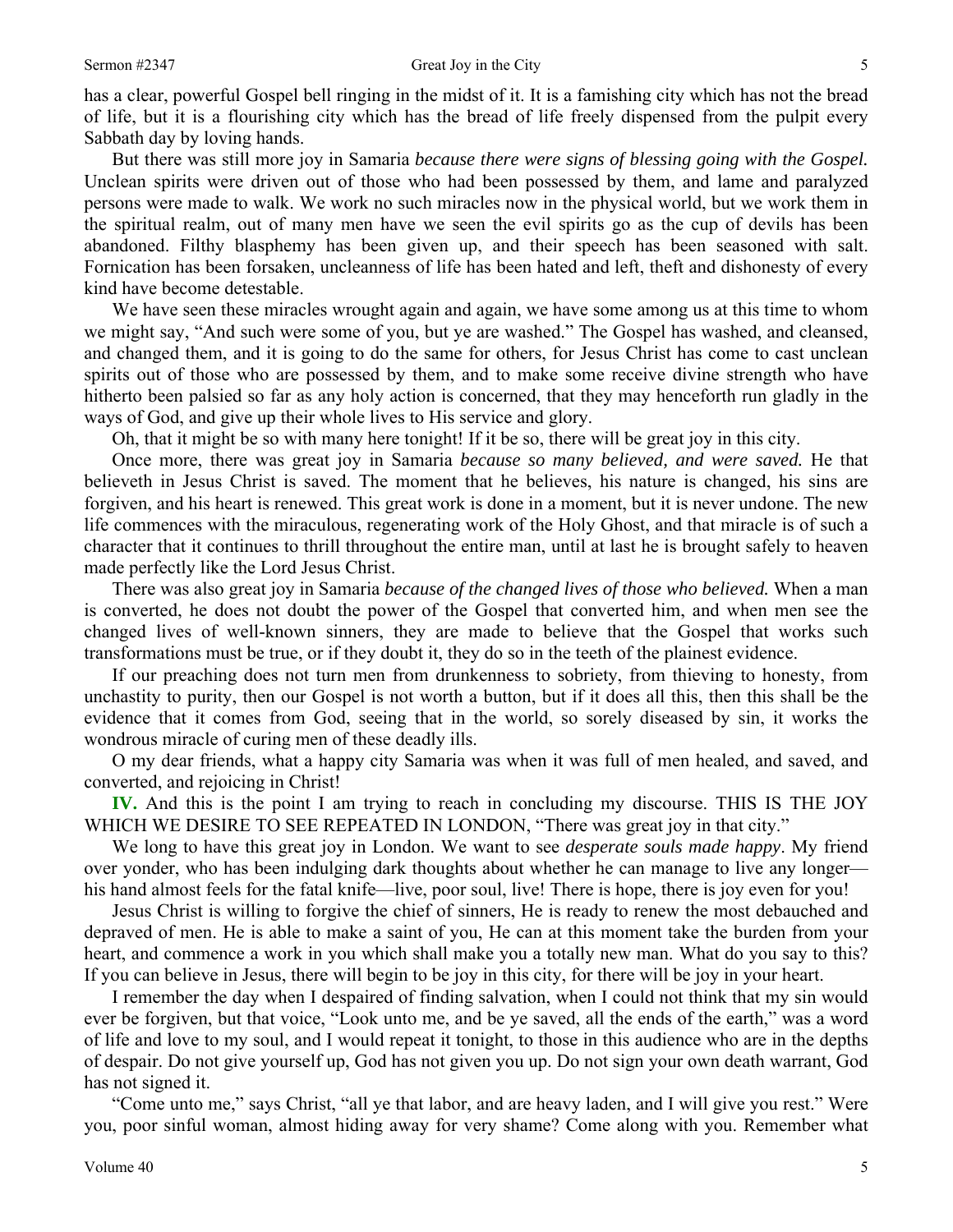Luke wrote concerning Christ, "Then drew near unto him all the publicans and sinners for to hear him," and He preached to them the blessed word of life. Oh, hear it tonight! Believe in Him and live, and there will begin to be joy in this city directly when despairing souls are made happy by a holy confidence in Christ.

Well then, dear friends, suppose also that some *sinful men and women should be changed in character*, what joy there will be in this city! The man who used to swear and curse, goes home like a lamb. What a joy for his wife as well as for himself! The man who was known to the police—better known than one might like to be—suppose that he should become known as much for his integrity and uprightness as he has been for his wrong doing? What a change for him, and what a change for all around him!

It is full of wonder what an amount of misery some men cause to others. O you wretched creatures, it is a marvel that God Almighty should let you live at all when you beat your wives, and blast your children's lives almost from the day of their birth with your drunkenness and blasphemy! But if the Lord comes and changes you, and you give up the drink, and henceforth you become Christians, truly following Christ, what joy there will be in this city!

Why, there are some men whom I have known, whose wives would hardly recognize them if they became kind, and spoke tenderly to them! If they were to bring home all their wages on Saturday night, the wife would say, "Whatever has come over Charlie? I cannot imagine what has caused such a change as this."

And if, instead of a word and a blow, or a blow without a word, such a man were to become gentle, and kind, and amiable—ah! well, it would not matter that you had lived in one room, it would not matter that you had but scanty wages, all that would soon be altered, but even if it were not immediately changed, there would come rays of sunlight through that dirty window, and the house itself would speedily become clean and bright, and when there is a happy father and a happy mother, there would soon be happy children. Yes, there is joy in a city when such a change as this is wrought in men and women who have gone far into sin.

Now you suppose that I am speaking only to the poor, but I am doing nothing of the kind. Why, there are some men who are rolling in riches, yet they are grumpy, and stingy, and quarrelling with everybody in the house, from the youngest servant right up to the wife. They make everybody unhappy by their wicked ways. The Lord have mercy upon you poor rich people who do not know what you want, but are always wanting something or other! May God give you new hearts and right spirits, and teach you the sacred art of living according to the law of love!

When you once get that word "love" thoroughly worked into your nature, and into your lives, there will be joy in your houses, and as houses make up a city, by and by, this wondrous work of grace will make great joy in this city. The practical effect of Christianity is happiness, therefore let it be spread abroad everywhere. Let men begin to think about one another, and care for one another, and minister to one another's comfort, and before long, the sure result of the Gospel faithfully preached, and cheerfully accepted, and lovingly manifested, will be great joy in the city.

Oh, but what great joy there is because of *the heavenly hopes which true religion creates within the soul!* The man who is a believer in the Lord Jesus Christ has many joys even now, for—

> *"'Tis religion that can give Sweetest pleasures while we live,"*

but he has much more bliss in reversion, for it is also true that—

*"'Tis religion must supply Solid comfort when we die.*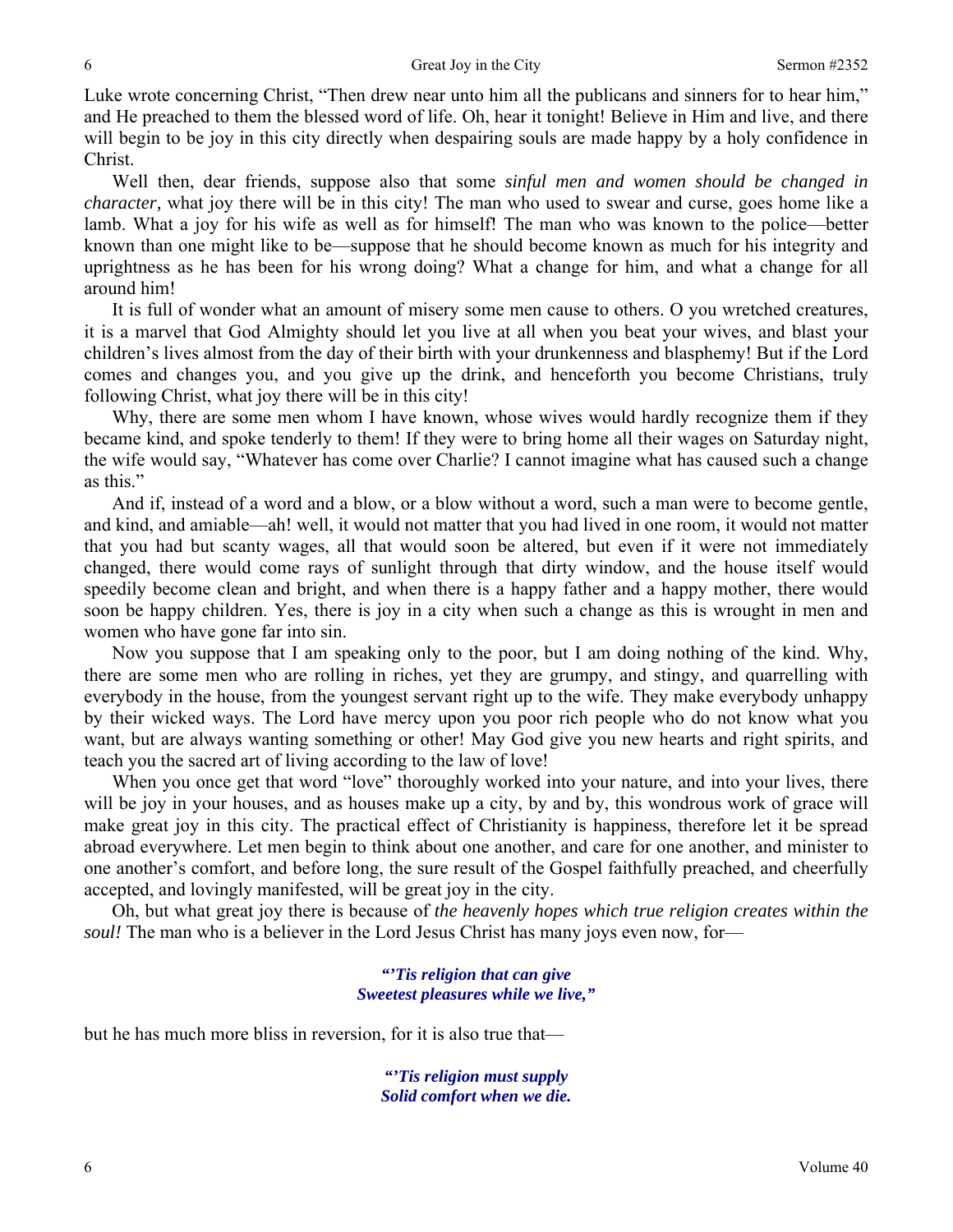*"After death its joys will be Lasting as eternity;* 

## *"Be the living God my friend, Then my bliss shall never end."*

What a number of Christian people there are who are very poor, and what is worse perhaps, very sick, and often suffering great pain, but they say to themselves, "It is not for long, we shall soon see the face of the Well-beloved." I do not suppose that there is a man in London suffering more than our dear brother and deacon, William Olney. His pain is such that if I were in his place, I would prefer death to life, yet, if there is a happy man anywhere, he is to be found down the New Kent Road.

If there is one brother whom I envy more than another—I do not think I envy anybody—it is that one man. Even in the midst of his pain, he is always peaceful, always joyful, always as merry as a cricket, because he is looking for the coming of his Lord, abiding His will, and expecting soon to be with Him where He is.

Oh, dear people, if you do but get a good hope through grace, that will make you rich, that will make you joyful, that will make you strong. I wish that you all had it, my very soul keeps longing within me that you might all be converted to God. I cannot work that great miracle, it is only the Spirit of God who can do it, but He works in answer to prayer.

I wish that all God's people would silently breathe this prayer to Him now, "Lord, save every sinner in this house! Bring every unconverted one to Thy feet!" He can do it, you know, only let us cry unto Him, pleading His own promise, "I will yet for this be inquired of by the house of Israel, to do it for them: I will increase them with men like a flock." So let us cry to Him, "Lord, save this people! Lord, save this people, for Jesus Christ's sake! Amen."

## **EXPOSITION BY C. H. SPURGEON**

## *ACTS 8*

Stephen had been stoned to death, and with his latest breath he prayed for his murderers. Then this chapter begins—

**Verse 1.** *And Saul was consenting unto his death. And at that time there was a great persecution against the church which was at Jerusalem; and they were all scattered abroad throughout the regions of Judea and Samaria, except the apostles.* 

Saul, having tasted blood in the murder of Stephen, became more and more furious in his persecution of the church of Christ at Jerusalem, and the brethren had to escape for their lives. They all did so, except the apostles, who were specially cared for by divine providence.

**2.** *And devout men carried Stephen to his burial, and made great lamentations over him.* 

As well they might, for his death was a serious loss to the church. He was one of the best workers for Christ of that day, and when he was thus put to death by the judicial murder of stoning, the devout men who were spared to mourn his loss "made great lamentation over him."

**3.** *As for Saul, he made havoc of the church, entering into every house, and haling men and women committed them to prison.* 

At first, we can hardly believe that this was the very man who later became the greatest preacher of the Gospel, and the builder up of the church of Christ, but it was even so. He was always earnest in whatever he did. When he persecuted, he did it with all his might, and when he became converted, then he preached with all his might. He was a thorough-going man. I like these thorough-going men, they are worth saving. When they are converted, they bring great glory to God.

The next verse tells us one effect of the havoc wrought by Saul—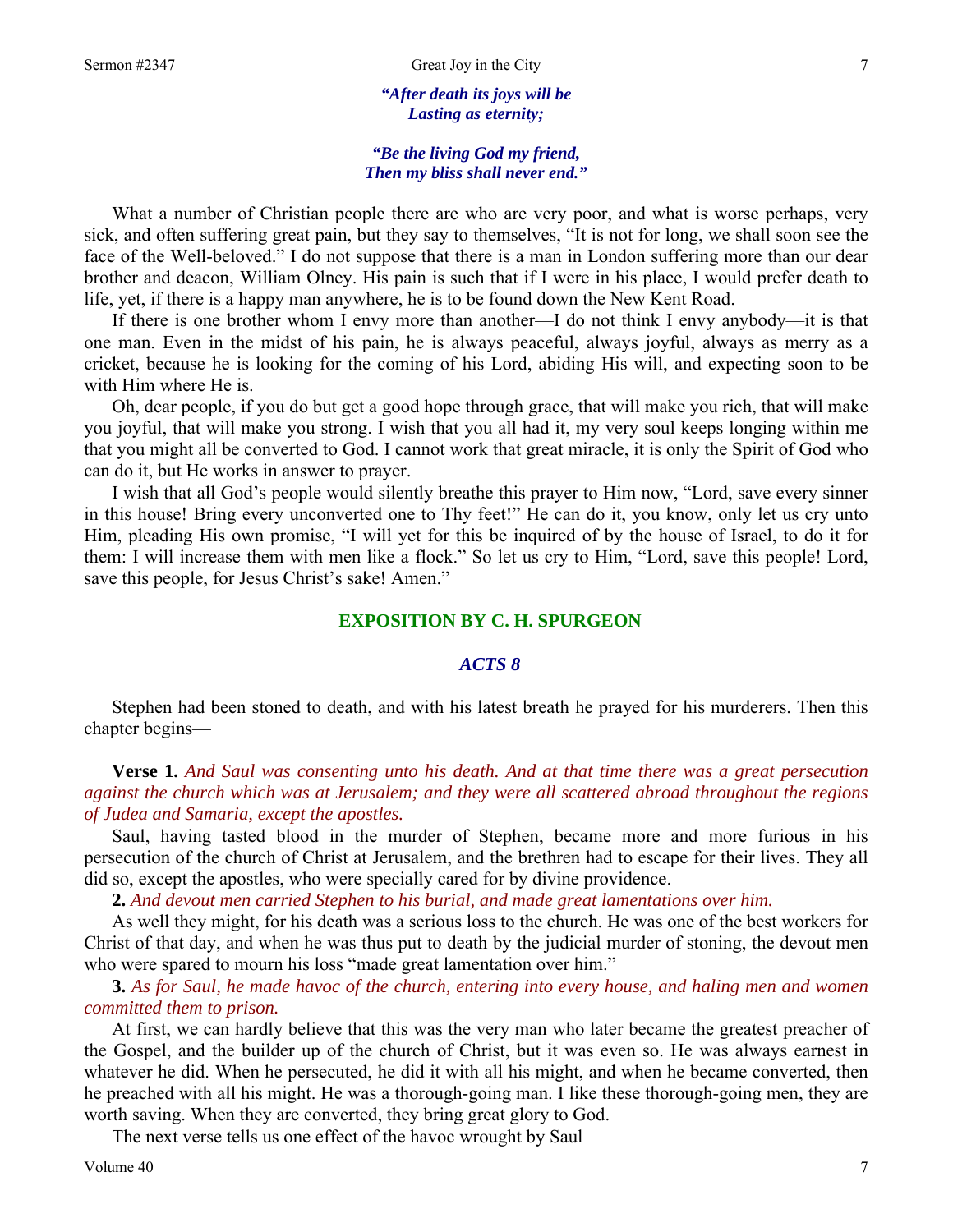#### **4.** *Therefore they that were scattered abroad went every where preaching the word.*

They might have stayed at Jerusalem, and made a comfortable and strong church there, if they had not been persecuted, but being scattered abroad, they were like seed in every furrow of the field, "They went every where preaching the word." Now, out of this church, there is a continual drain of brethren and sisters, who leave their native land to go to distant colonies, such are the exigencies of the times, that many have to go abroad. I charge you, wherever you go, carry the holy seed with you. Be yourselves a seed for Christ in every land.

**5-11.** *Then Philip went down to the city of Samaria, and preached Christ unto them. And the people with one accord gave heed unto those things which Philip spake, hearing and seeing the miracles which he did. For unclear spirits, crying with loud voice, came out of many that were possessed with them: and many taken with palsies, and that were lame, were healed. And there was great joy in that city. But there was a certain man, called Simon, which beforetime in the same city used sorcery, and bewitched the people of Samaria, giving out that himself was some great one: to whom they all gave heed, from the least to the greatest, saying, This man is the great power of God. And to him they had regard, because that of long time he had bewitched them with sorceries.* 

And there are those in all ages who set up to be prophets, and who seek to draw men after them, of whom it is well to beware.

**12-13.** *But when they believed Philip preaching the things concerning the kingdom of God, and the name of Jesus Christ, they were baptized, both men and women. Then Simon himself believed also:* 

Simon believed after a certain style and fashion. He saw that there was a real power about Philip which he did not himself possess, and he was obliged to bow down before the manifest presence of God.

**13-17.** *And when he was baptized, he continued with Philip, and wondered, beholding the miracles and signs which were done. Now when the apostles which were at Jerusalem heard that Samaria had received the word of God, they sent unto them Peter and John: who, when they were come down, prayed for them, that they might receive the Holy Ghost: (for as yet he was fallen upon none of them: only they were baptized in the name of the Lord Jesus.) Then laid they their hands on them, and they received the Holy Ghost.* 

That is to say, they received a share of those miraculous gifts which attended the introduction of the Gospel of Christ. It has therefore been supposed that certain superior persons should visit the churches, and lay their hands upon people. So they should, if they have the power to bestow such a gift as Peter and John gave, but to lay empty hands on the heads of men and women is a vain ceremony. When the apostles laid their hands on these converts in Samaria, they received the Holy Ghost.

**18-26.** *And when Simon saw that through the laying on of the apostles' hands the Holy Ghost was given, he offered them money, saying, Give me also this power, that on whomsoever I lay hands, he may receive the Holy Ghost. But Peter said unto him, Thy money perish with thee because thou hast thought that the gift of God may be purchased with money. Thou hast neither part nor lot in this matter: for thy heart is not right in the sight of God. Repent therefore of this thy wickedness, and pray God, if perhaps the thought of thine heart may be forgiven thee. For I perceive that thou art in the gall of bitterness, and in the bond of iniquity. Then answered Simon, and said, Pray ye to the Lord for me, that none of these things which you have spoken come upon me. And they, when they had testified and preached the word of the Lord, returned to Jerusalem, and preached the gospel in many villages of the Samaritans. And the angel of the Lord spake unto Philip, saying, Arise, and go toward the south unto the way that goeth down from Jerusalem unto Gaza, which is desert.* 

Philip, who had been so useful to the multitude, must now be of service to a solitary individual. My dear brethren, if you can gather a crowd of people together, preach the Gospel to them, but if you cannot do that, preach the Gospel to one person, if you can only reach one. It was a desert, but the angel of the Lord bade Philip go there.

**27.** *And he arose and went:*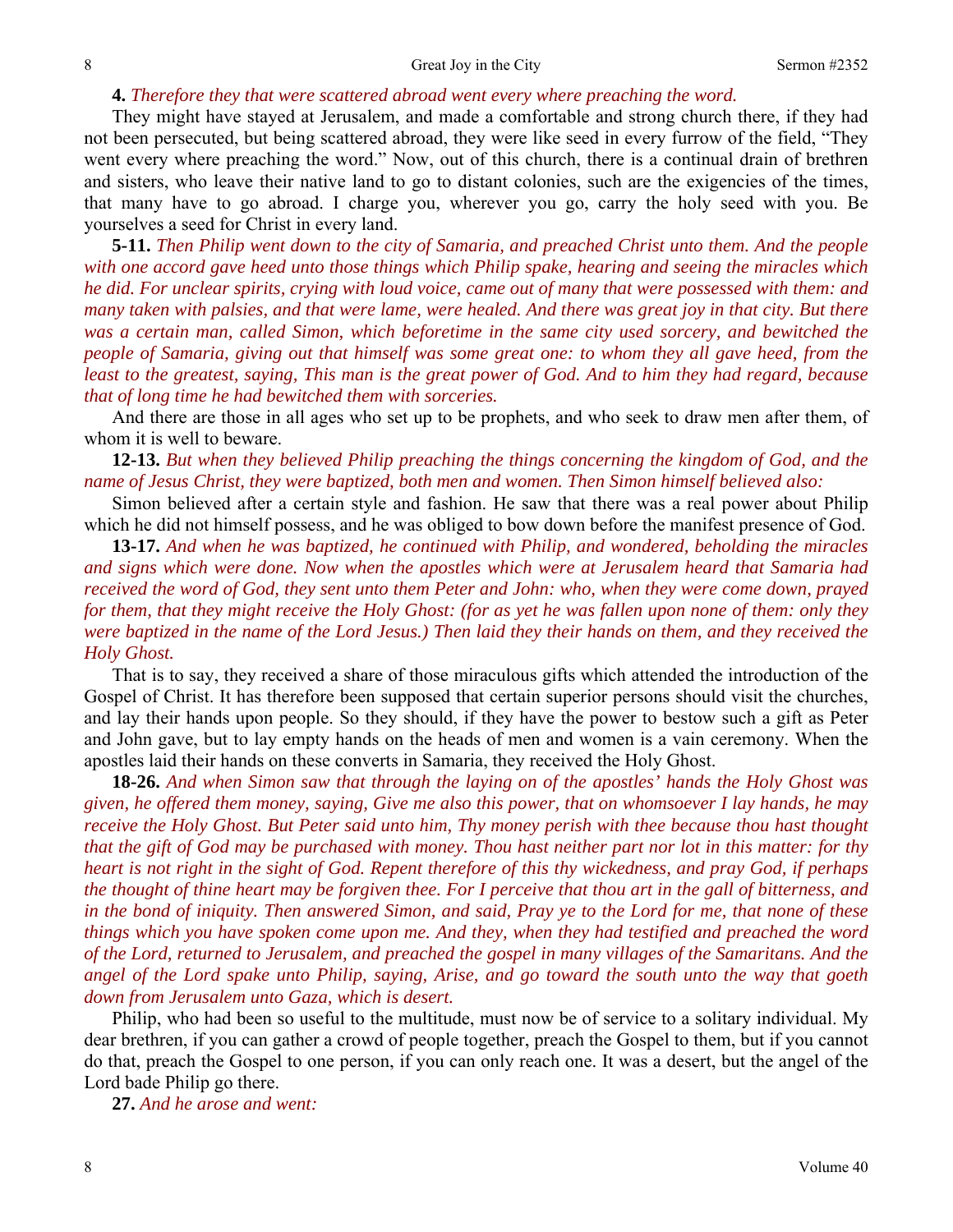Not demurring, but at once obeying. If the Lord should send you to the wilderness, depend upon it that He will send somebody else there for you to bless, go therefore, without fear.

**27-28.** *And, behold, a man of Ethiopia, an eunuch of great authority under Candace queen of the Ethiopians, who had the charge of all her treasure, and had come to Jerusalem for to worship, was returning, and sitting in his chariot read Esaias the prophet.* 

He was a devout man, a studious man, a Bible reading man. We do not often find such persons in great authority under queens, but here was one.

**29-31.** *Then the Spirit said unto Philip, Go near, and join thyself to this chariot. And Philip ran thither to him, and heard him read the prophet Esaias, and said, Understandest thou what thou readest? And he said, How can I, except some man should guide me? And he desired Philip that he would come up and sit with him.* 

See how God honors the Christian ministry by making even His Word to be in some respects insufficient for some men, at any rate, they need that some living voice should come and guide them into the meaning of it. Oh, that He would bless our voice tonight, that some who have gathered with us in this Tabernacle might be brought to understand the Scriptures through our guidance!

**32-35.** *The place of the scripture which he read was this, He was led as a sheep to the slaughter; and like a lamb dumb before his shearer, so opened he not his mouth: in his humiliation his judgment was taken away: and who shall declare his generation? for His life is taken from the earth. And the eunuch answered Philip, and said, I pray thee, of whom speaketh the prophet this? of himself, or of some other man? Then Philip opened his mouth, and began at the same scripture, and preached unto him Jesus.* 

It seems that, wherever Philip went, he had but one subject. When he went down to the city of Samaria, he preached Christ to them, and now that he talks to this Ethiopian eunuch, he preaches unto him Jesus.

**36-37.** *And as they went on their way, they came unto a certain water: and the eunuch said, See, here is water; what doth hinder me to be baptized? And Philip said, If thou believest with all thine heart, thou mayest. And he answered and said, I believe that Jesus Christ is the Son of God.* 

That is the great confession of faith that is to be made by all who have believed in Jesus.

**38-39.** *And he commanded the chariot to stand still: and they went down both into the water, both Philip and the eunuch; and he baptized him. And when they were come up out of the water, the Spirit of the Lord caught away Philip, that the eunuch saw him no more: and he went on his way rejoicing.* 

The Holy Spirit will not permit us to depend too much upon men as our teachers. The Spirit of the Lord did not take away the Bible, that was left for the eunuch. He only caught away Philip after the evangelist had furnished the inquirer with the key with which he could open the Scriptures, then he could unlock the Word himself. That he did so, if history is to be believed, is very clear. He went home to Ethiopia, perhaps to Abyssinia, and the people there heard the Gospel from him, and to this day there are some traces of our holy faith in that land.

**40.** *But Philip was found at Azotus: and passing through he preached in all the cities, till he came to Caesarea.* 

We know quite well what "he preached in all the cities, till he came to Caesarea," although it is not mentioned here. Wherever he went, he had but one theme, "the things concerning the kingdom of God, and the name of Jesus Christ." So may it be with us wherever we go.

#### **HYMNS FROM "OUR OWN HYMN BOOK"—956, 531, 465, 538.**

## **TEXT UNION**

**\_\_\_\_\_\_\_\_\_\_\_\_\_\_\_\_\_\_\_\_\_\_\_\_\_\_\_\_\_** 

**MOTTOES—**